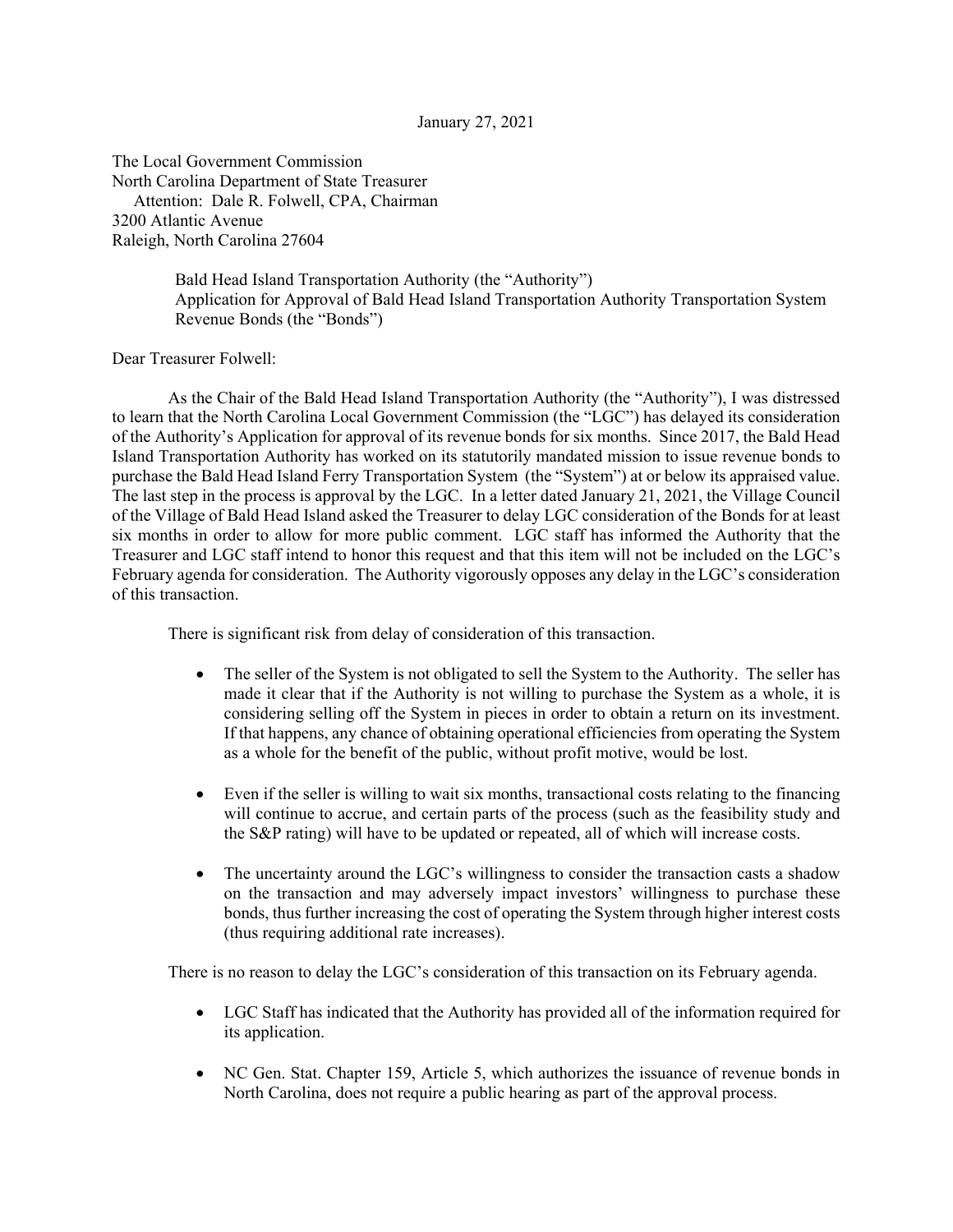North Carolina Local Government Commission January 27, 2021 Page 2

- The valuations used to determine the purchase price for the System were performed by recognized experts in various fields; it is unclear what impact public input would have on those values.
- The proposed revenue bonds were structured based on LGC guidelines for all revenue bond issues in North Carolina, including specific staff guidance on this issue, and have an investment grade rating; it is again unclear what impact public input would have on the structure of the financing.
- Information relating to the financing has been publicly available; the Authority made a presentation to the LGC in an open meeting on December 4, and all of the information provided to the rating agencies and the LGC has been made available on the Authority's web page.

## **Background**

The Authority was formed in 2017 under Senate Bill 391, Session Law 2017-120 (the "Act") for the express purpose, and with an express mandate, of acquiring the assets used and useful for the existing, privately owned ferry transportation service currently operating a ferry transportation system in the service area of the Authority, at or below their appraised value, such purchase to be financed by bonds or notes issued by the Authority or other financing mechanisms permitted under Article 29 of Chapter 160A of the General Statutes. Session Law 2017-120, Section 6(a). The Village Council of the Village of Bald Head Island passed a resolution endorsing the structure of the Authority before it was formed, passed a resolution authorizing its formation (as required by the Act), facilitated transfers of funds to the Authority in order to provide operating capital during the initial years of operation, and stated in its letter of January 19, 2021 that it "supported the formation of the Authority and believes it is a good structure for the long-term ownership and operation of the transportation system assets."

The Authority's work since inception has been to understand the current finances of the System as currently operated by Bald Head Island Transportation, Inc. and Bald Head Island Limited, LLC (collectively, the "Seller"), to determine the condition and value of the assets, and to negotiate an asset purchase agreement with the Seller. To accomplish those goals, it has hired a number of third party consultants and appraisers who have evaluated the condition and value of the vessels, the marina infrastructure, the real estate, environmental aspects, and the value of the system as a whole. Each of these consultants is a known expert in its field. Using the information gathered, the Authority negotiated an asset purchase agreement, and pursued bond financing. The staff of the LGC has been kept apprised of, and provided guidance to, this evaluation, negotiation, and financing structure throughout the process.

The Board of Trustees of the Authority voted 8-3 to approve the asset purchase agreement at the current proposed price, and 9-2 to proceed to obtain LGC approval for the financing. In that vote, the Authority made the findings required by the LGC that the issuance of the Bonds is necessary and expedient to finance the costs of acquiring the System (the "Project"); the Project is feasible; the amount of debt to be incurred in connection with the Project and the fees to be paid in connection therewith are sufficient but not excessive for the purpose of acquiring the System and funding the initial operation of the System; the increase in rates necessary to pay debt service on the Bonds will not be excessive; the Authority has not defaulted on any debt obligation; the Authority follows the debt management guidelines of the LGC; and the Bonds can be marketed at a reasonable interest cost to the Authority.